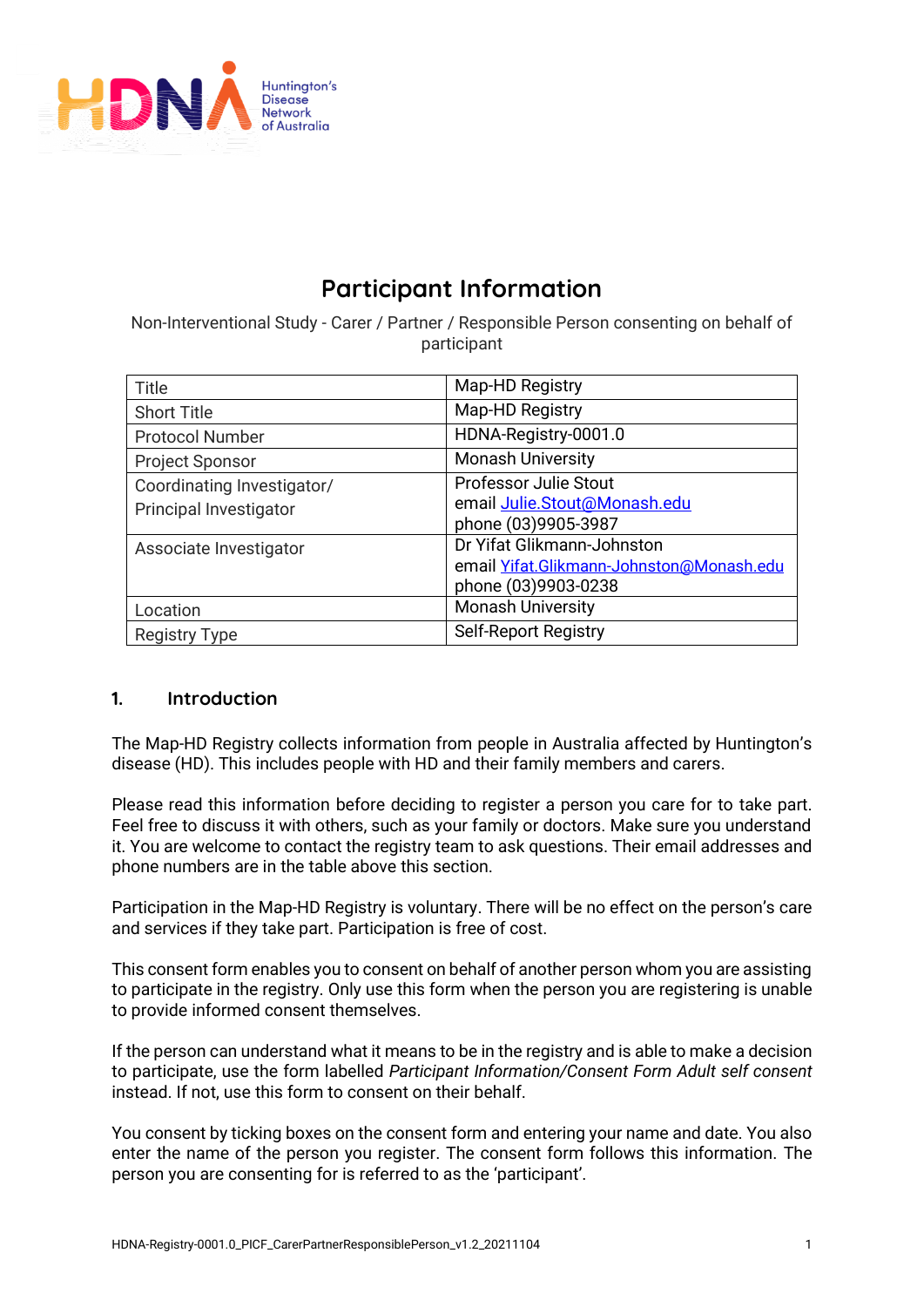

You can download a copy of this information from the Huntington's Disease Network of Australia (HDNA) website at hdna.com.au. You may log in to the registry at any time to view your consent and any information you provide.

# **2. What is the purpose of the Map-HD Registry?**

To enable research that fosters the best quality of life for all people in Australia affected by HD.

The registry is the first-ever collection of data from people across Australia aimed at:

- Finding people that may benefit from new services and treatments
- Increasing the efficiency of HD research in Australia
- Connecting people to research and clinical trial opportunities
- Generating new knowledge about HD to help find treatments and improve care

# **3. What information do I need to provide about the participant to join the Map-HD Registry?**

For the participant to take part in the Map-HD Registry, you first need to provide consent. You then answer questions about them in the Map-HD Registry portal.

Some questions are REQUIRED. They take about 10 minutes to complete:

- The participant's first and last name
- The participant's date of birth
- The participant's post code
- How you prefer us to contact you in future (via text, email, phone call or post)
- The participant's sex and gender
- Whether the participant has had a blood test for the HD gene
- Whether the participant has been diagnosed with HD

Other questions are OPTIONAL. They take about 20 minutes to complete:

- The participant's CAG-expansion (or repeat number) if they have had the HD genetic test
- Which HD specialist clinicians or services the participant uses, if any
- How far the participant travels to clinical appointments
- Whether the participant has accessed the National Disability Insurance Scheme (NDIS) or Aged Care services

#### Additional options: I**f you agree**

- We will provide the participant's contact details (which may be your contact details) to an HD State Association.
- We will use the participant's first and last name, address, date of birth, sex and a data linkage ID for linking to other datasets.
- We will contact you from time to time to request that you provide additional information to the registry and updates.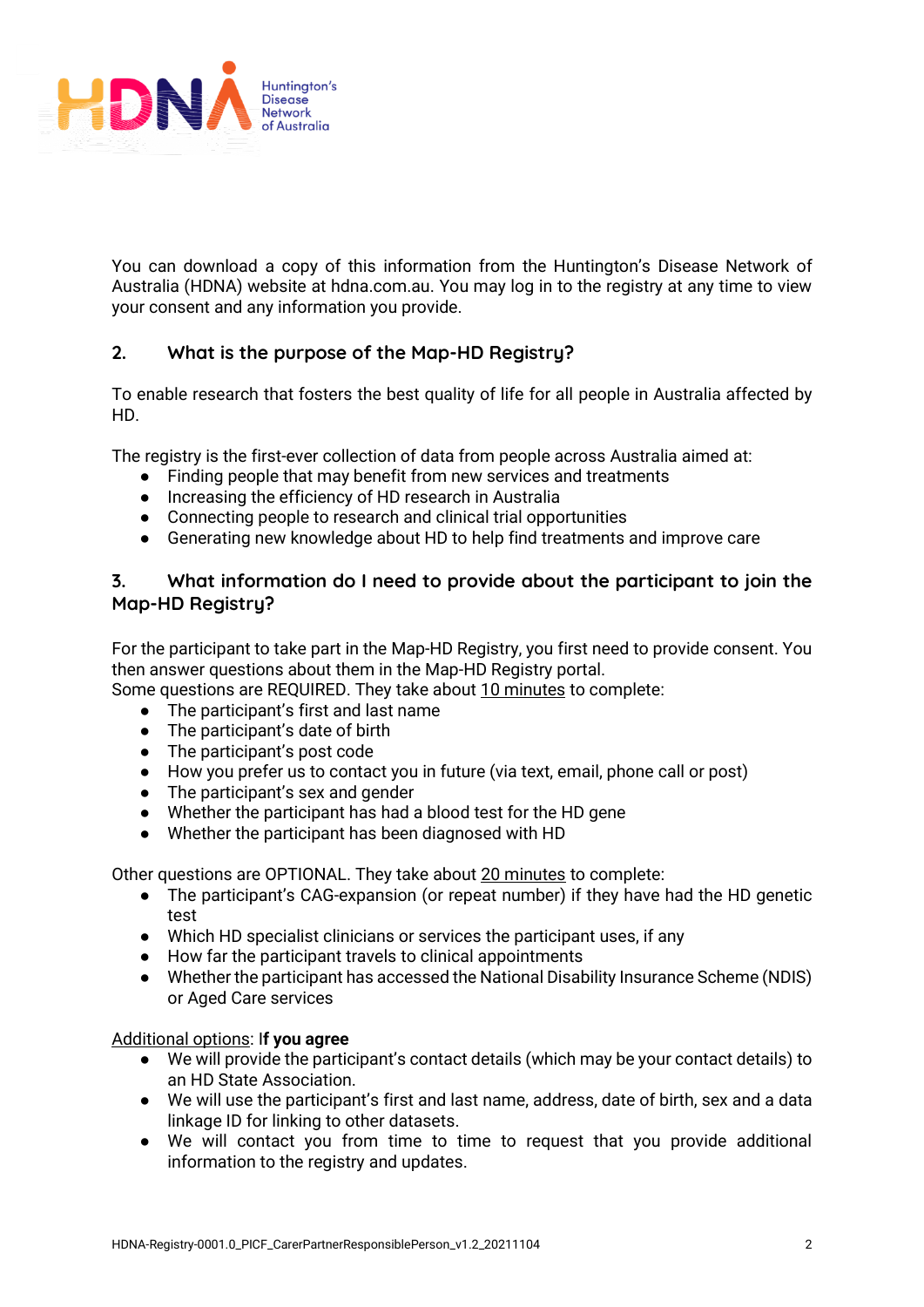

● We may contact you about OPTIONAL research or clinical trial opportunities, HD related services or activities.

# **4. What steps do I need to take to join the Map-HD Registry?**

To join the registry:

Step 1: Create an account by entering a username and password. Your account is stored on a secure and private Map-HD Registry portal.

Use your account whenever you log in. You can register more than one person with your account. For example, using your account, you may register a person you care for and yourself. Each person registered has their own consent. The registry separates each person's information. Each person's record is their profile.

Step 2: Read this Participant Information or watch the video, if available. Make sure you understand the information. If you have any questions, get them answered before continuing.

Step 3: Read the REQUIRED Consent Agreement. Tick the boxes if you agree to the statements.

Step 4: Read the OPTIONAL Consent Agreement that follows. Tick the boxes if you agree to the statements.

Step 5: Where you see 'Declaration by Carer / Partner / Responsible Person', fill in your name and the date. By filling in your name you are consenting to participate.

Step 6: The registry gives you questions to complete about the participant. You can ask someone you trust to assist you in completing the questions.

You can look at a summary of the responses by going to the summary page. The summary page allows you to change your response to the optional consent items if you change your mind.

## **5. Can I stop before answering all the questions and complete some questions later?**

Yes. You may log out and back in at any time.

When answering questions, each page saves when you click the 'Save and Continue' button. If you leave a page before clicking 'Save and Continue' that information will not save.

#### **6. What will happen with the data I provide?**

The Map-HD Registry is housed at Monash University, in Victoria, on secured computer systems.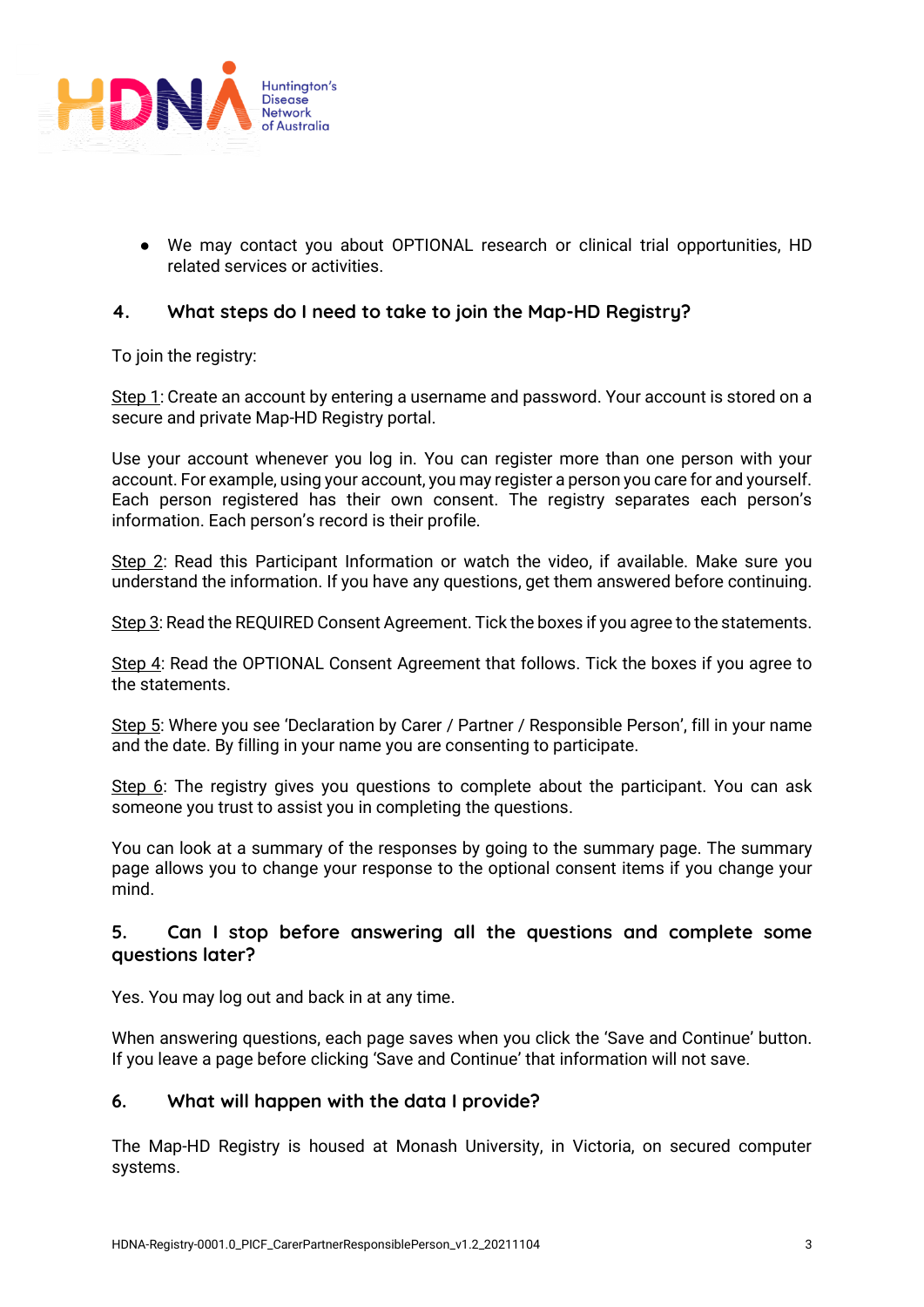

Monash University will use the participant's information you provide for the purposes described in this document.

No records will be released with identifying information EXCEPT if you provide clear permission to do so.

#### **Sharing of de-identified data from the Map-HD Registry**

Before sharing data, personal information is removed. For example, the participant's name and address are removed. All information that could identify a particular person is removed. The data without personal information is called **de-identified data**. De-identification protects the identity of people included in the registry.

We plan to share data with researchers, clinicians, HD State Associations, Government, and industry. To obtain data, a formal request must be made to the Map-HD Steering Committee. The purpose of sharing of data is to help generate new understanding of HD and to help find treatments.

#### OPTIONAL: Sharing the participant's contact details (which may be your contact details) with a selected HD State Association

You can choose to share the participant's name and contact details with an HD State Association. HD State Associations provide supports for people with HD, their families and carers.

#### OPTIONAL: Data Linkage

We want to create a complete picture of HD in Australia. To make a complete picture, we will link the Map-HD Registry dataset with other datasets. Some examples are:

- Medicare (MBS)
- Pharmaceutical Benefits Scheme (PBS)
- National Disability Insurance Scheme (NDIS)
- Australian Institute of Health and Welfare (AIHW), and
- Clinical and research data linked to the people who participate in the registry.

Data linkage processes may require additional informed consent. If needed, someone from the Map-HD Registry team will contact you.

Some people in the Map-HD Registry are in Enroll-HD as well. Enroll-HD is a worldwide study for HD families. It is only available at a few centres in Australia. Specific consent is needed for data linkage with Enroll-HD. If you consent to the participant's data being linked to Enroll-HD, we will contact their Enroll-HD site. The details we will share with their Enroll-HD site are the participant's:

• first name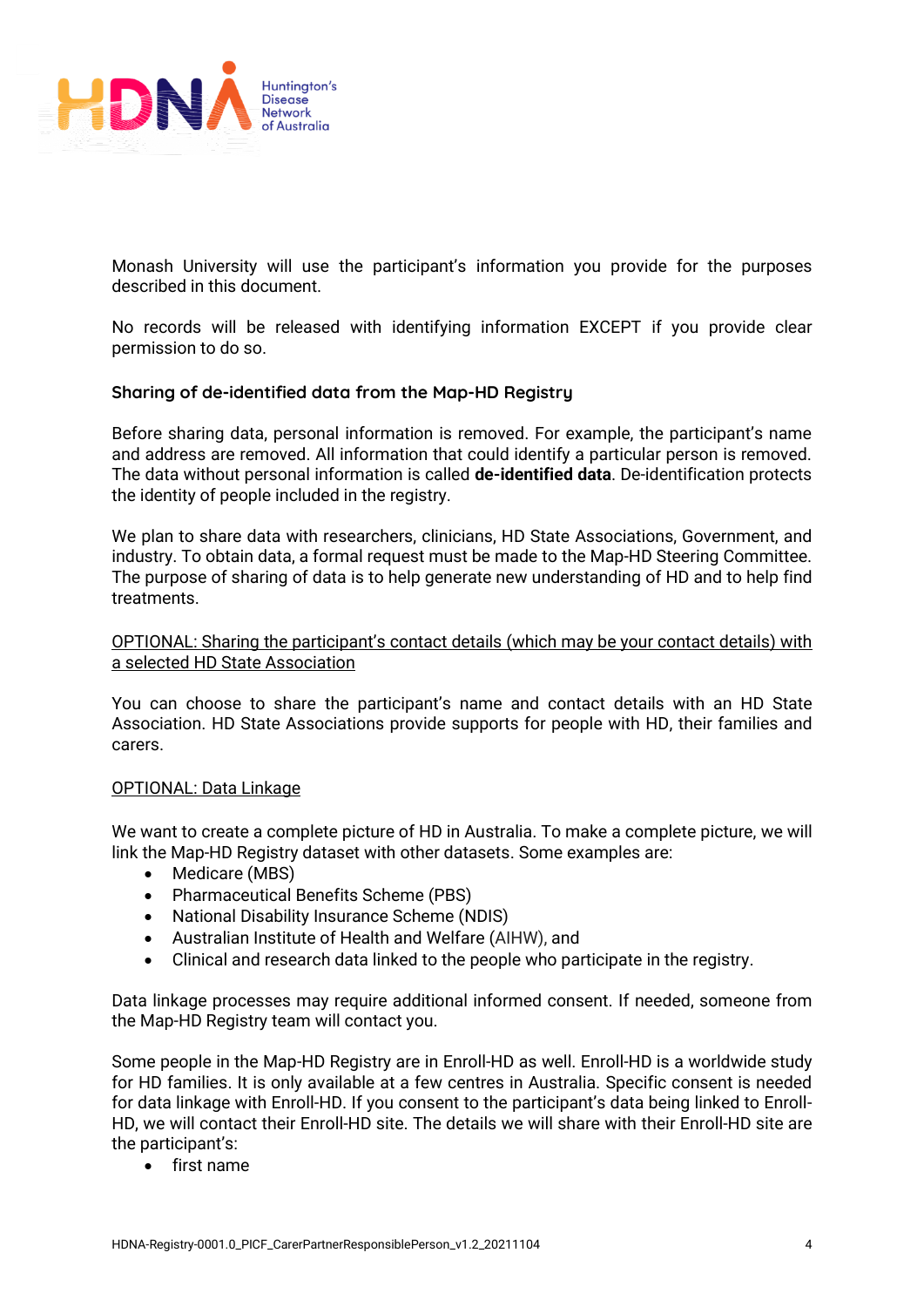

- last name
- date of birth
- address
- sex
- data linkage ID

This information enables the CHDI Foundation to link records between the Map-HD Registry and the Enroll-HD study. The CHDI Foundation is the organisation that funds the Enroll-HD study.

Participation in data linkage is optional. To participate in data linkage, you must tick boxes in the Data Linkage section in the consent form.

## **7. What are the possible benefits of taking part in the Map-HD Registry?**

- Finding out about opportunities for accessing clinical services, research, treatments, and HD events.
- Creating more knowledge about HD in Australia. More knowledge may speed up the approval of new services and treatments.
- Improved knowledge about HD may increase funding from Government or charities.
- Locations of HD services may be improved to better match where people live.

We cannot quarantee that you or the participant will benefit from participating in the Map-HD Registry.

## **8. What are the possible risks and disadvantages of taking part?**

We do not expect risks or disadvantages from taking part. We have detailed policies and procedures to maintain the privacy and security of participant data. You can read the Terms and Conditions on the registry website. You can request additional details by contacting the registry a[t info@hdna.com.au.](about:blank)

## **9. Can I withdraw the participant from the Map-HD Registry?**

Yes, you can withdraw the participant from the registry at any time. To withdraw, delete their user profile. You may notify a member of the research team before you withdraw the participant, or to assist you.

If you withdraw the participant, we will not collect additional information from you. We save the information you provided so far. Reports include the participant's saved information as de-identified data. Tell the researchers if you do not want the participant's data included.

## **10. When will the registry close? Could it stop without warning?**

There is no planned end date for the registry. The registry could be stopped if: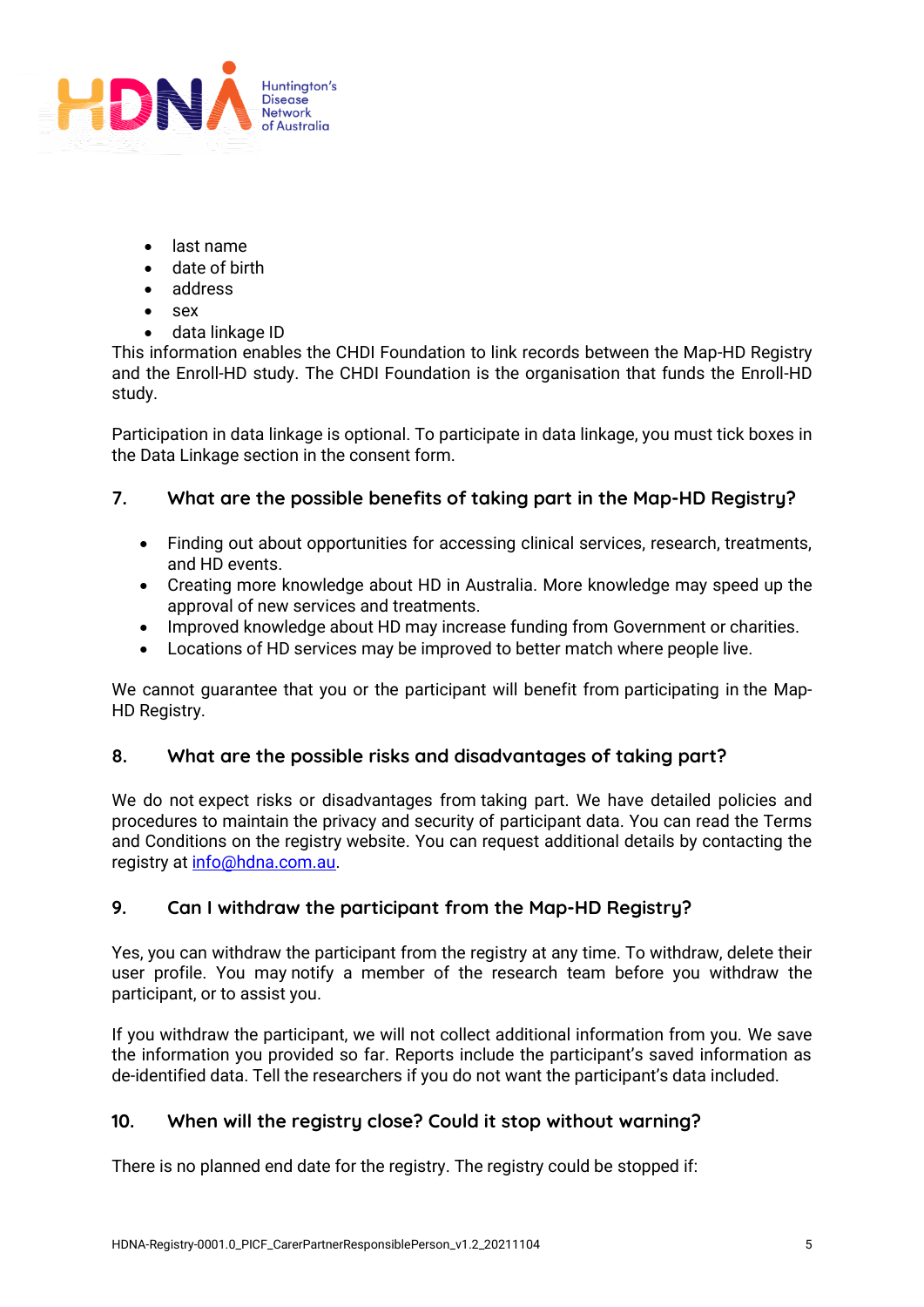

- No funding is available to maintain it, or
- it no longer holds value for the Australian HD community.

If the registry closes, we will archive all data first. The data will be stored securely at Monash University. We plan to continue sharing de-identified data for approved uses.

You have the right to request access to the information collected and stored by the research team about the participant. You have the right to request that any incorrect information is corrected.

## **11. What should I do if I wish to make a complaint?**

If you have complaints about the registry or if you have questions, contact:

Monash Health Human Research Ethics Committee Deborah Dell Phone: 03 9594 4605 Email: deborah.dell@monashhealth.org

If taking part causes you or the participant to feel upset or distressed, contact a member of the research team for help.

## **12. Who is organising and funding the Map-HD Registry?**

The registry is funded by the Australian Government's National Health and Medical Research Council (NHMRC). The funds come from a grant to Professor Julie Stout at Monash University. Professor Stout's research team led the development of the registry. The team worked with a committee called the Map-HD Working Group of the HDNA. The working group included clinicians, staff from HD State Associations, and people affected by HD.

We plan to support the registry using grant funding. The Australian Government, companies or charities may provide support for the registry.

## **13. Who has reviewed the ethics of the Map-HD Registry?**

A Human Research Ethics Committee (HREC) reviews all registries in Australia. This committee is a group of people independent of the project. The HREC of Monash Health has approved the ethical aspects of the Map-HD Registry.

This registry is according to Australia's *National Statement on Ethical Conduct in Human Research (2018)*. This statement protects the interests of people who participate in human research studies and registries.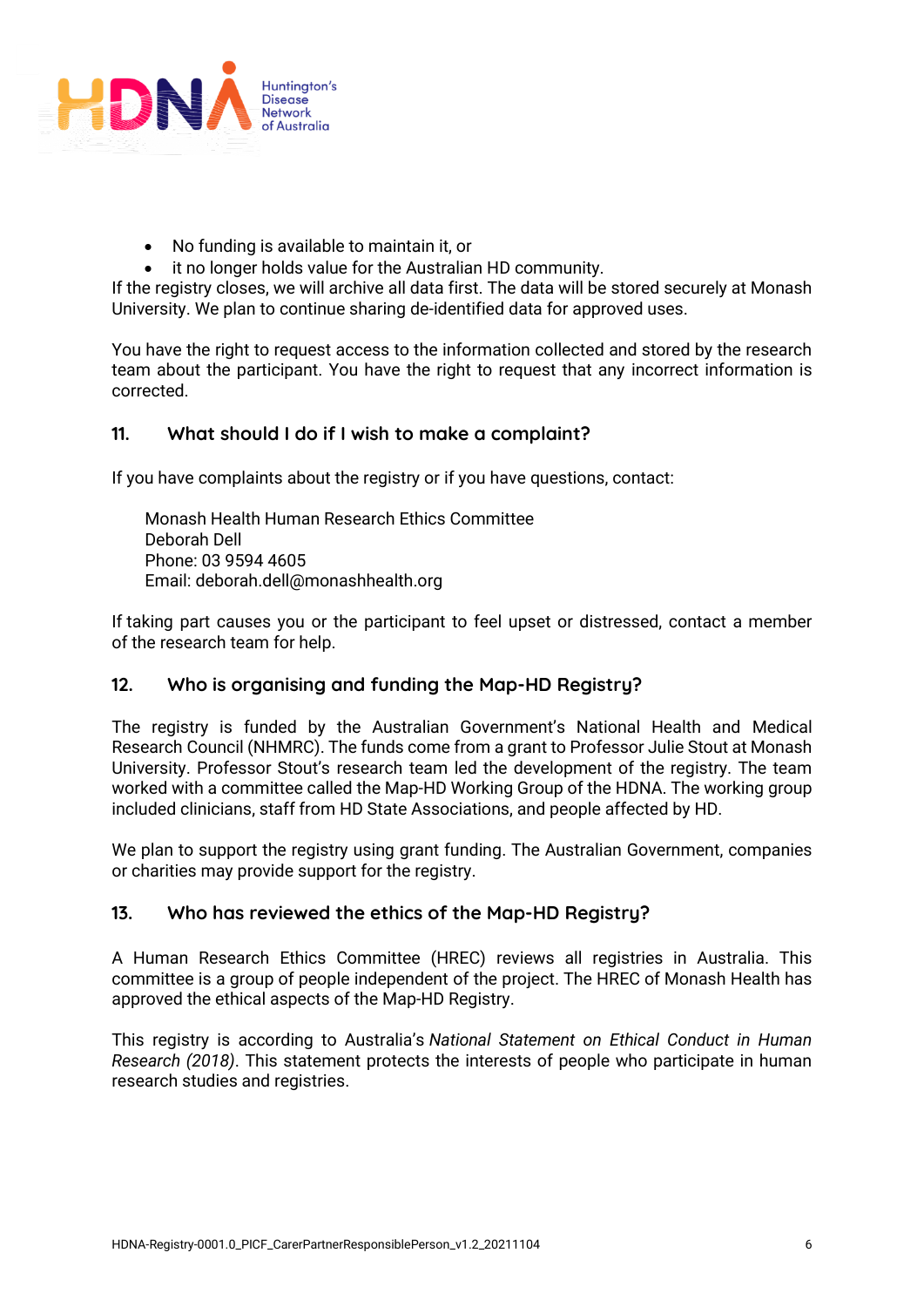

## **14. Further information and who to contact**

For more information about the Map-HD Registry, contact Professor Julie Stout (Julie.Stout@monash.edu, 03 9905 3987) or Dr Yifat Glikmann-Johnston (Yifat.Glikmann-Johnston@monash.edu, 03 9902 0238).

#### **Reviewing HREC approving this registry and HREC Executive Officer details**

| Name      | Ms Deborah Dell                                              |
|-----------|--------------------------------------------------------------|
| Position  | Manager, Research Support Services and Human Research Ethics |
|           | Committee                                                    |
| Telephone | 03 9594 4605                                                 |
| Email     | deborah.dell@monashhealth.org                                |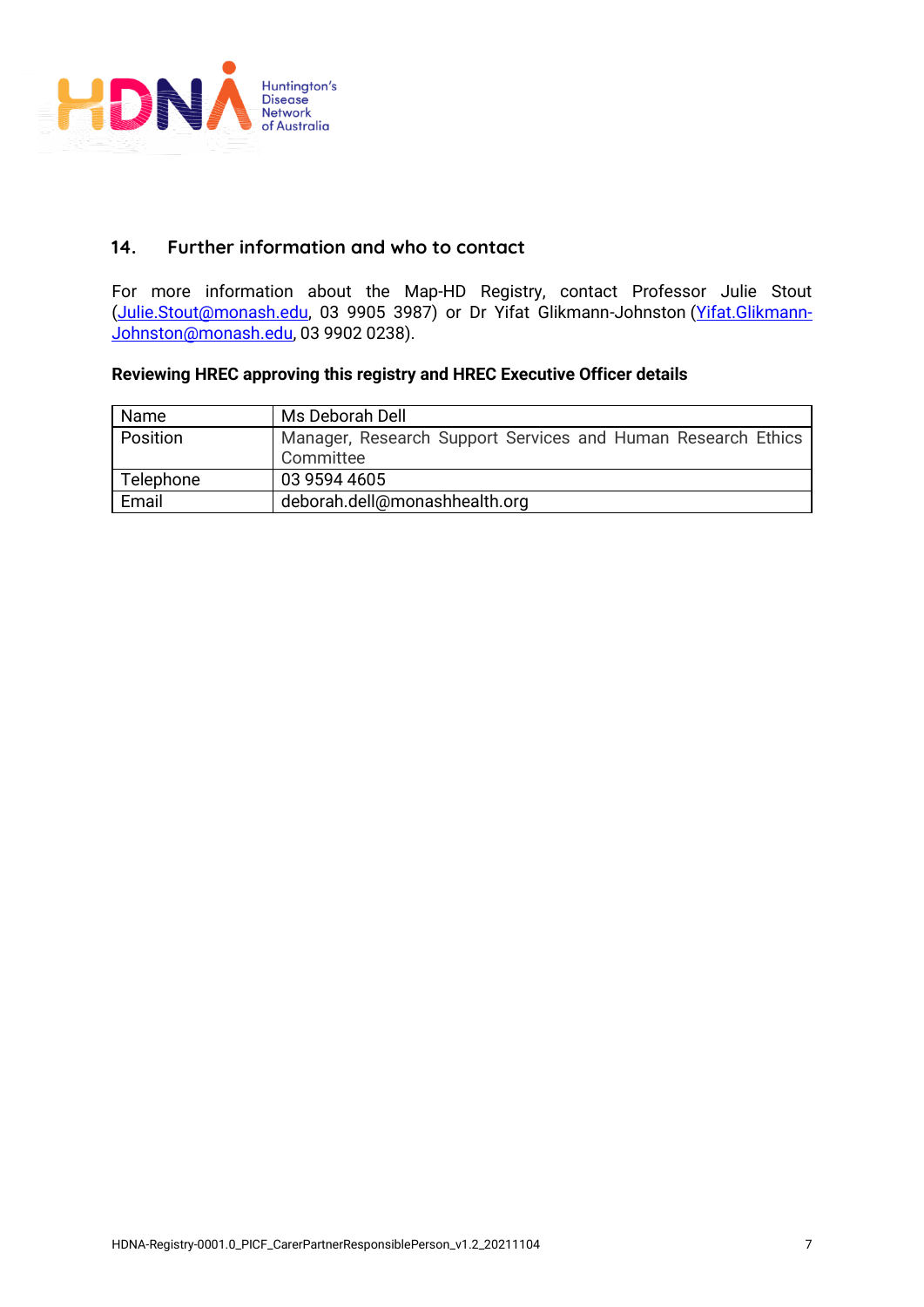

# **Consent Form**

Non-Interventional Study – Carer / Partner / Responsible Person consenting on behalf of participant

| Title                                                | Map-HD Registry                                                                               |
|------------------------------------------------------|-----------------------------------------------------------------------------------------------|
| <b>Short Title</b>                                   | Map-HD Registry                                                                               |
| <b>Protocol Number</b>                               | HDNA-Registry-0001.0                                                                          |
| <b>Project Sponsor</b>                               | <b>Monash University</b>                                                                      |
| Coordinating Investigator/<br>Principal Investigator | <b>Professor Julie Stout</b><br>email Julie.Stout@Monash.edu<br>phone (03)9905-3987           |
| Associate Investigator                               | Dr Yifat Glikmann-Johnston<br>email Yifat.Glikmann-Johnston@Monash.edu<br>phone (03)9903-0238 |
| Location                                             | <b>Monash University</b>                                                                      |
| <b>Registry Type</b>                                 | <b>Self-Report Registry</b>                                                                   |

## **Consent Agreement for the REQUIRED Parts of the Map-HD Registry**

You must accept all five statements below to participate in the Map-HD Registry. Tick the boxes if you agree. Do not tick the boxes if you do not wish for the participant to take part.

- $\Box$  I have read the Map-HD Registry Participant Information or someone has read it to me in a language that I understand.
- $\Box$  I have had an opportunity to ask questions. If I did ask questions, I am satisfied with the answers I received.
- □ I freely agree for the participant to participate in the Map-HD Registry as described. I understand that I am free to withdraw the participant at any time without it affecting their future health care.
- ☐ I consent to the personal information of the participant that I provide to the Map-HD Registry being used by Monash University for the purposes set out in the Participant Information.
- $\Box$  I understand that I can download a copy of the Participant Information to keep.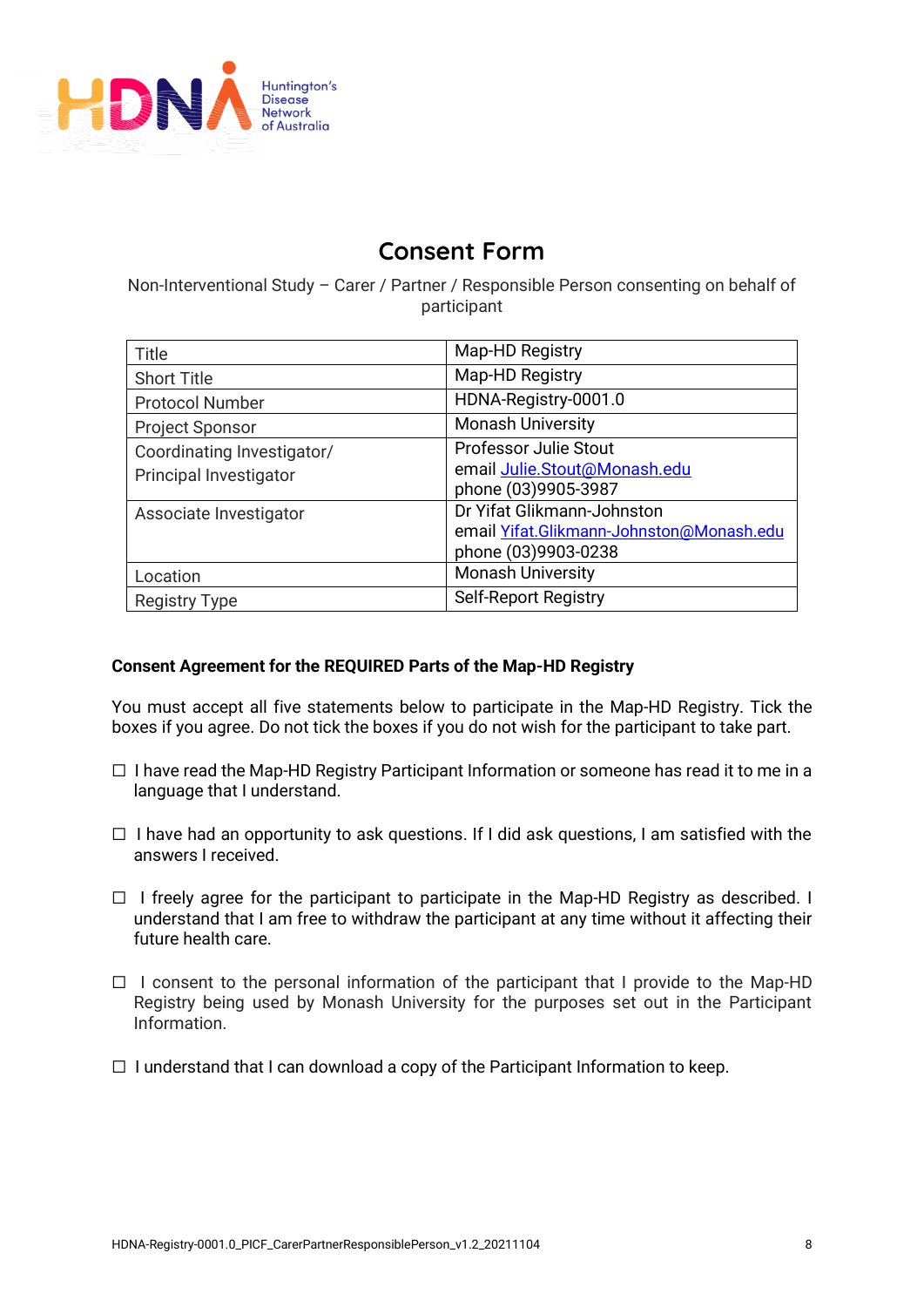

**The following statements are OPTIONAL. Tick the boxes of those you agree to. The participant can still participate in the Map-HD Registry if you do not tick the boxes.** 

- $\Box$  I consent to the research team contacting me from time to time about updating the participant's profile.
- $\Box$  I consent to having my contact information shared with an HD State Association to enable them to contact me regarding the participant so they can provide information about support services and other opportunities related to HD.
- $\Box$  I consent to the participant's personal information (name, address, date of birth, sex and a data linkage ID) being disclosed to enable data collection from other organisations (such as Medicare, PBS, AIHW, NDIS, Enroll-HD site, etc.) to be linked to the participant's registry data.
- $\Box$  If the participant is an Enroll-HD participant, or becomes an Enroll-HD participant, I consent to the participant's data linkage ID being entered into the Enroll-HD database to enable a link between the Map-HD Registry and the Enroll-HD dataset.

# **Declaration by Carer / Partner / Responsible Person – for Carer / Partner / Responsible Person who has read the information**

Name of participant (type the participant's name here)

\_\_\_\_\_\_\_\_\_\_\_\_\_\_\_\_\_\_\_\_\_\_\_\_\_\_\_\_\_\_\_\_\_\_\_\_\_\_\_\_\_\_\_\_\_\_\_\_\_\_\_\_\_\_\_\_\_\_

Name of person providing consent (type your name here to indicate your consent on behalf of the participant)

Relationship of person providing consent to the participant

\_\_\_\_\_\_\_\_\_\_\_\_\_\_\_\_\_\_\_\_\_\_\_\_\_\_\_\_\_\_\_\_\_\_\_\_\_\_\_\_\_\_\_\_\_\_\_\_\_\_\_\_\_\_\_\_\_\_

\_\_\_\_\_\_\_\_\_\_\_\_\_\_\_\_\_\_\_\_\_\_\_\_\_\_\_\_\_\_\_\_\_\_\_\_\_\_\_\_\_\_\_\_\_\_\_\_\_\_\_\_\_\_\_\_\_\_

 $\Box$  I confirm that I am the carer, partner or responsible person for the participant (tick box if true)

Date \_\_\_\_\_\_\_\_\_\_\_\_\_\_\_\_\_\_\_\_\_\_\_\_\_\_\_\_\_\_

 $\overline{\phantom{a}}$